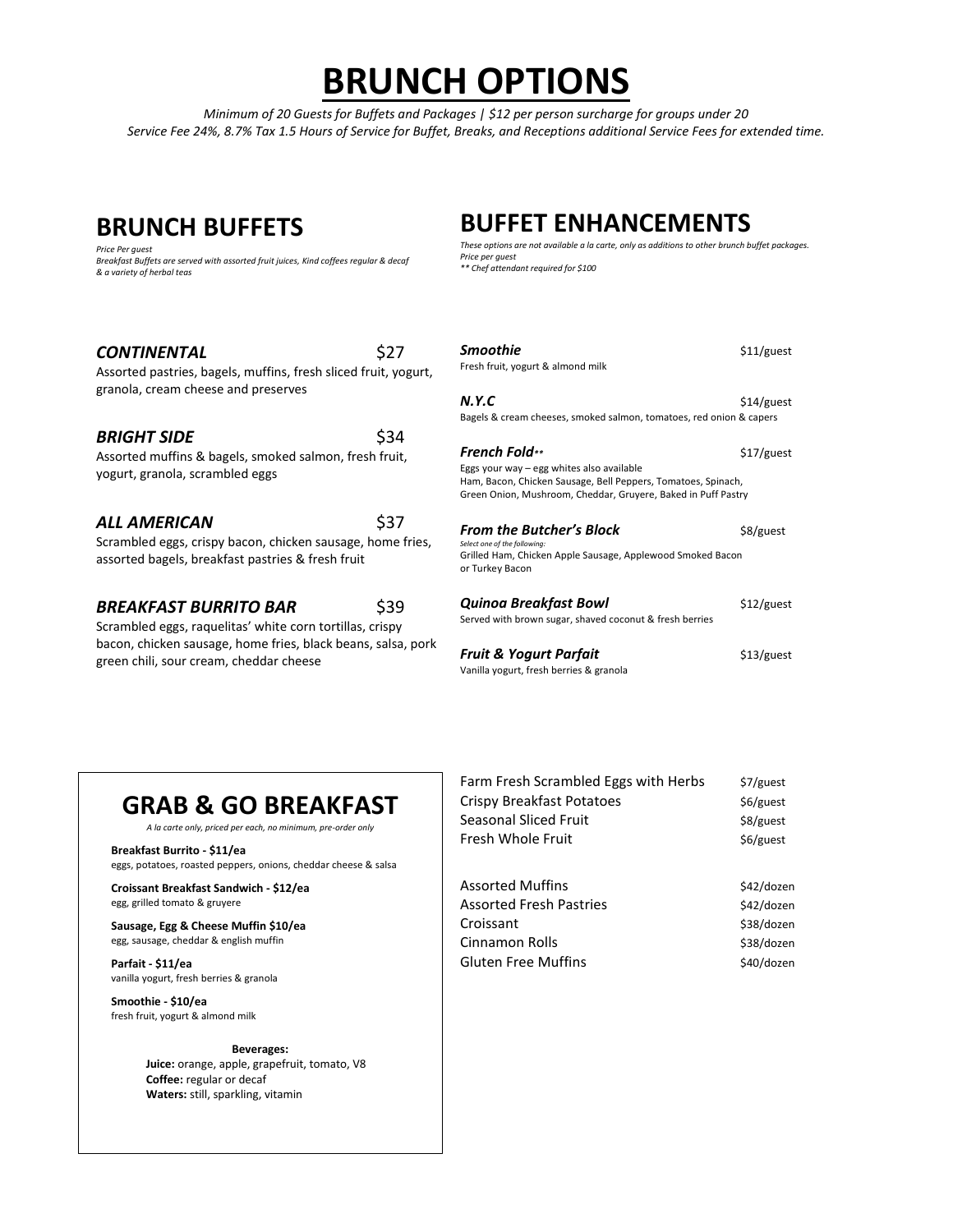# **PLATED BRUNCH OPTIONS**

*Minimum of 20 Guests*

*\$40 per person: Select 1 soup and 1 salad as an option for the first course (soup and salad may also be created by our chef specifically for you event), select 3 options from entrée category, and select 2 dessert options from list below*

*We can also develop customized menus for your day*

## **Soups**

Cauliflower Velouté *almond flour potato croquette, scallion oil*

> Buffalo Chili *petite cornbread, white cheddar*

Green Lentil & Smoked Ham Hocks *red bell pepper jam, celery leaf*

## **Salads**

Artisan Baby Greens *heirloom cherry tomatoes, baby cucumbers, watermelon radish, champagne vinaigrette*

Baby Iceberg Wedge *smoked pork belly lardons, brandied point reyes bleu dressing, heirloom cherry tomatoes, pickled pearl red onions*

Chicory Greens *endive leaves, young frisée, treviso, candied walnuts, dried cranberries, blood orange vinaigrette*

## **Entrées**

Choose 3 options

Salmon Toast brioche toast, smoked salmon, green peppercorn aioli, lemon oil

Avocado Benedict

wolferman's english muffins, 2 medium-poached eggs, wilted rainbow swiss chard, roasted portobello, parmesan mornay, breakfast potatoes

> Camembert Eggs Florentine wolferman's english muffins, spinach, seared vine-ripened tomatoes, pickled fresno chili sauce

Deer Mountain Benedict braised beef short rib, wolferman's english muffins, 2-medium poached eggs, béarnaise, potato hash

Bird & Jim Steak n Eggs GF cast iron-seared elk tenderloin, 2 eggs any-style, candied bacon strips, potato hash, side béarnaise

> Elevation Egg Hash GF breakfast potatoes, 2 medium-poached eggs,

fennel pollen salami, river bear beef sausage, béarnaise